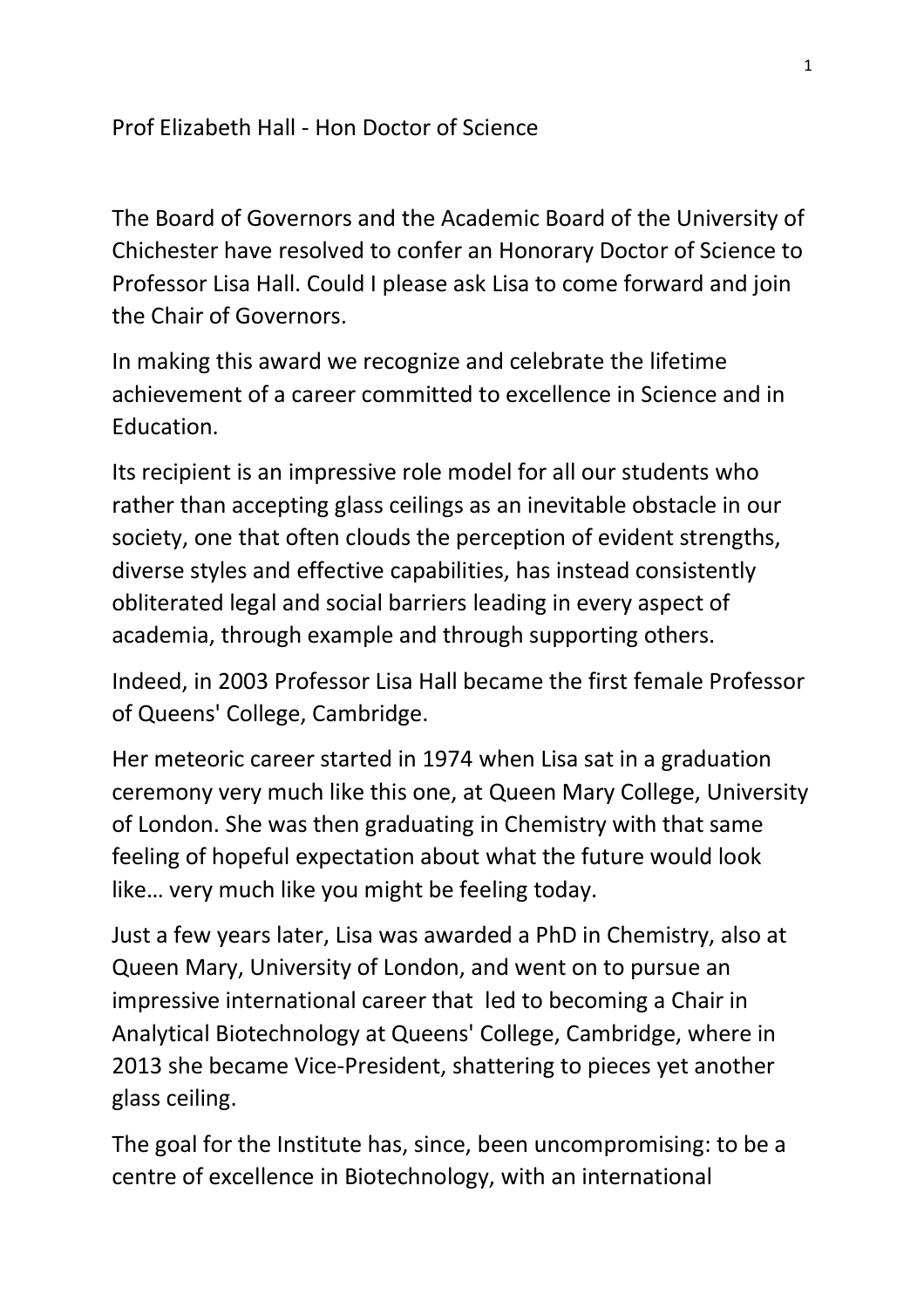reputation for highest quality research and innovation and it is unquestionable that Lisa has had a pivotal role in building the Institute and this goal.

However, her interest in Science long preceded this impressive academic journey. In fact Lisa mentions a keen interest in Analytical Science from the age of 4. In her own words Lisa states that:

*"For as long as I can remember analytical science was my ambition. I imagine that it must have raised an adult smile to hear this serious 4–6 year old declare that she was going to be an analytical chemist, not a ballerina or a nurse or any of the other ambitions of little girls. There may have been some impact (genetic or environmental) in having a mother who had studied chemistry and a father who was a public analyst but, my memory is not of parental influence but sibling impact. With an elder brother that was talking of the 'family business', this was clearly the right thing for a 4 year old also to aim for!"*

Lisa is an internationally recognised authority in her field with her research encompassing areas of chemistry, biomedical engineering, and physics.

She is also the President of Disability Snowsports UK. On this peoplecentred organisation Lisa works with a unique sense of purpose: that anyone regardless of their disability can take part in and enjoy the thrill of snowsports. Lisa has applied exceptional know-how and adaptability for over 30 years to enable those with a disability to experience the joy of skiing alongside the able-bodied, enabling the provision of exciting and life enhancing activities for individuals or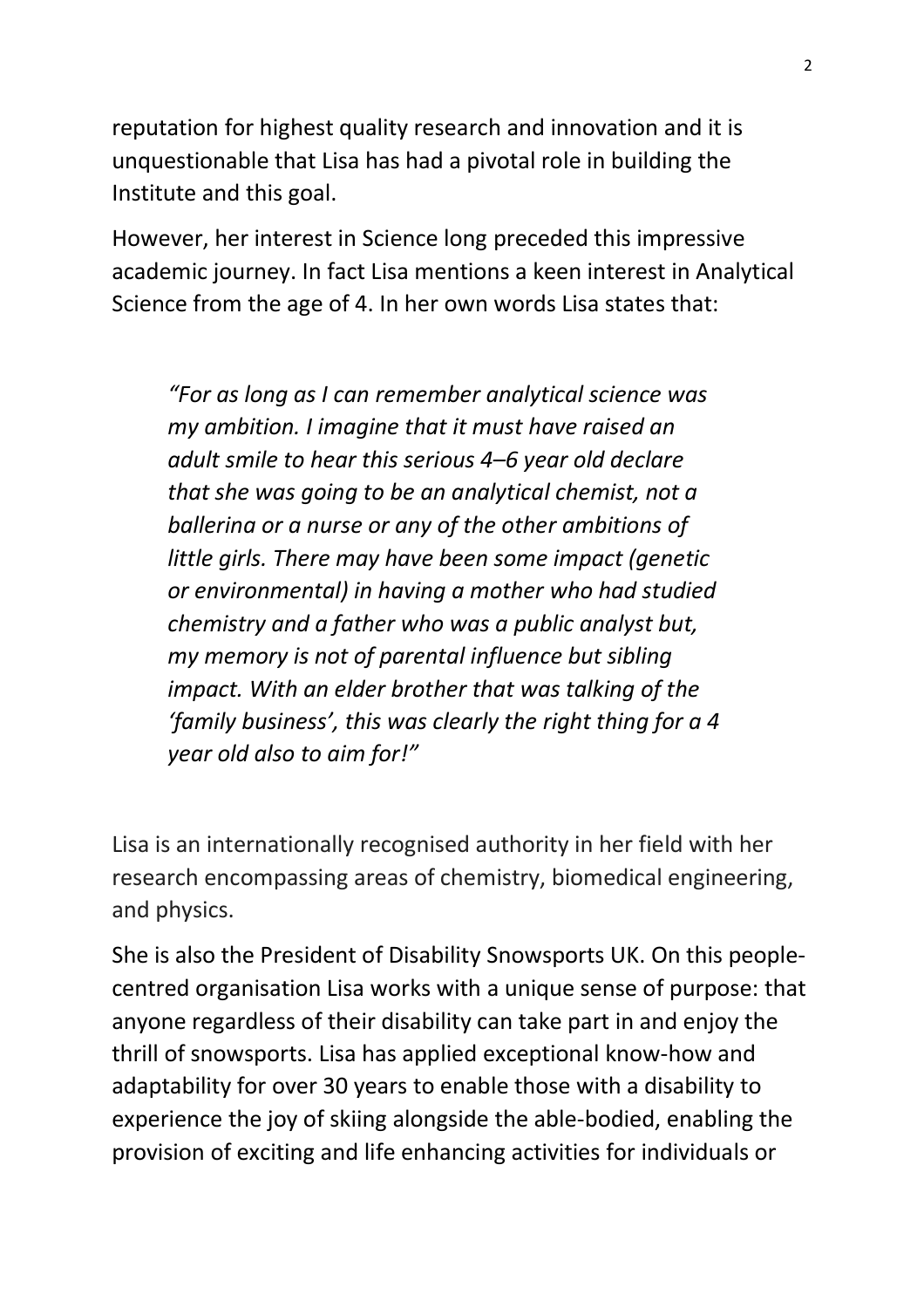groups who require adaptive equipment and/or special instruction and support.

Lisa's connection to our university is indeed very strong. In fact, I believe that Lisa is not only a professional colleague but also a good friend of our Deputy Vice-Chancellor, Professor Seamus Higson. As fellow electrochemists, Lisa and Seamus have worked together on a number of fronts for many years, from both having acted as external examiners on a number of times for each other's PhD students - to having served together on (for example) UK Trade and Industry missions around the world. To give an idea of the timescale, in one instance, Seamus and his wife popped into Cambridge for collaboration when his wife was on maternity leave – with Lisa and Seamus struggling to put up a push chair for their eldest daughter when she was just a toddler (you may ask how many PhDs does it take to take to put up a push chair). This young lady is now the same age as many of you – and she is, like you are today, graduating in a few weeks time.

Lisa's incredible work has led to many honours:

She has achieved one of the highest honours in her field when, the Gold Medal by the Analytical Division of the Royal Society of Chemistry for innovation and leadership in Analytical Science.

Perhaps most notably, she has been appointed Commander of the Most Excellent Order of the British Empire for services to higher education and to sport.

What is interesting to note is how lightly Lisa carries her achievement, standing across different fields with a genuine humility. Many who know Lisa through the world of science are unaware of what she has contributed to the world of para-sport; likewise many in this area are not so aware of her recognition as a scientist who has advanced her field in the way she has.